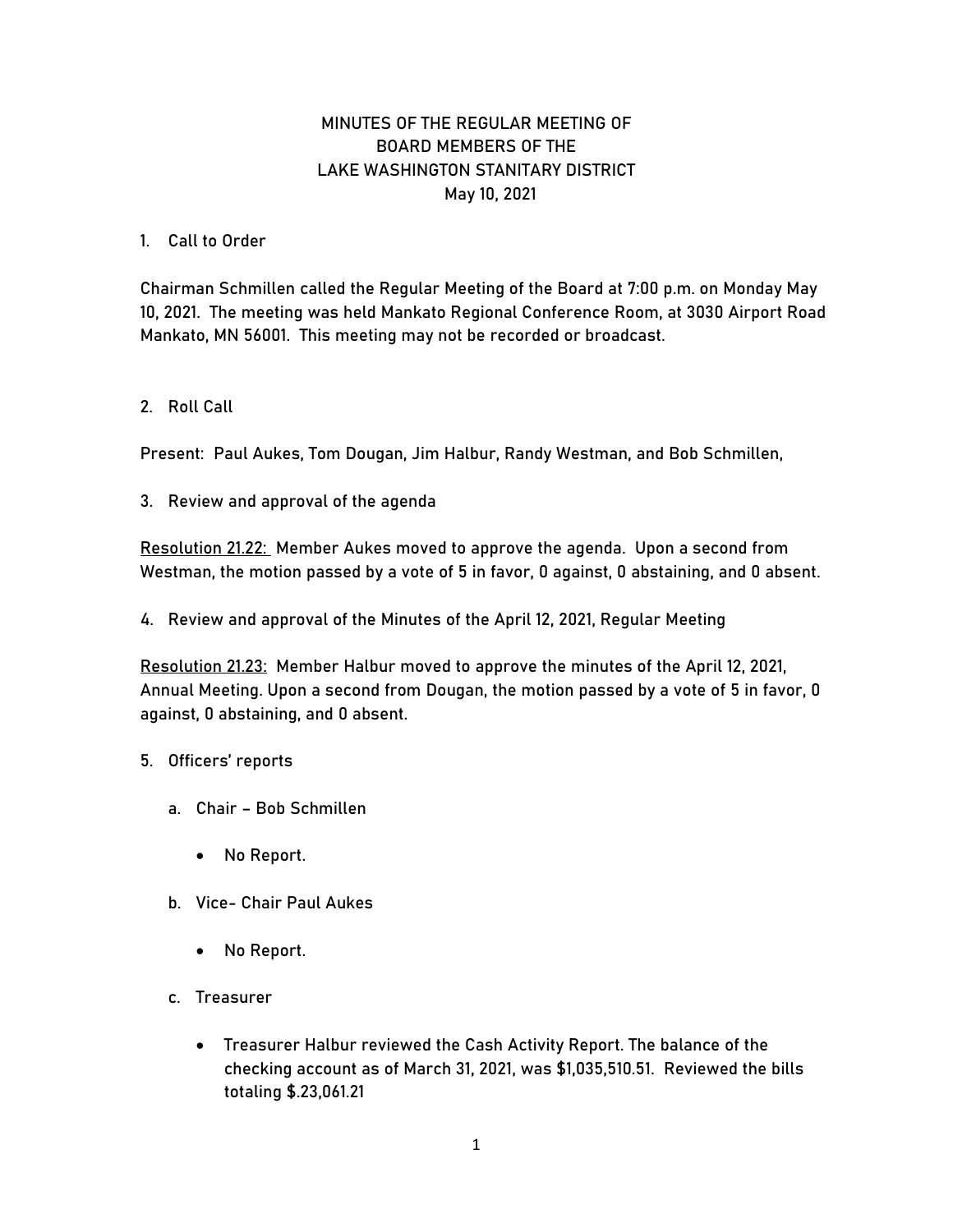Resolution 21.24: Halbur moved to approve the report and pay the bills. Upon a second from Aukes, the motion passed by a vote of 5 in favor, 0 against, 0 abstaining, and 0 absent.

- The Balance of the checking account after the bills are paid, deposits, and payroll deductions are made will be \$1,051,470.79.
- Reviewed April 30, 2021, financial statements.

Resolution 21.25: Halbur moved to approve the April 30, 2021, Balance Sheet, and Income Statements. Upon a second from Dougan, the motion passed by a vote of 5 in favor, 0 against, 0 abstaining, and 0 absent.

- d. Secretary
	- No Report.
- 6. Open forum for Constituents
	- None.
- 7. Old Business
	- a. Engineering
		- Camp Patterson may be constructing an addition bath house. And inquired if the grinder would handle the added flow. Contacted SEH, they will investigate, and let the Board know.
	- b. System Maintenance
		- No maintenance issues currently.
	- c. Review 2021 Calendar of Events
		- Reviewed Calendar with no change needed at this time.
	- d. Other
		- None.